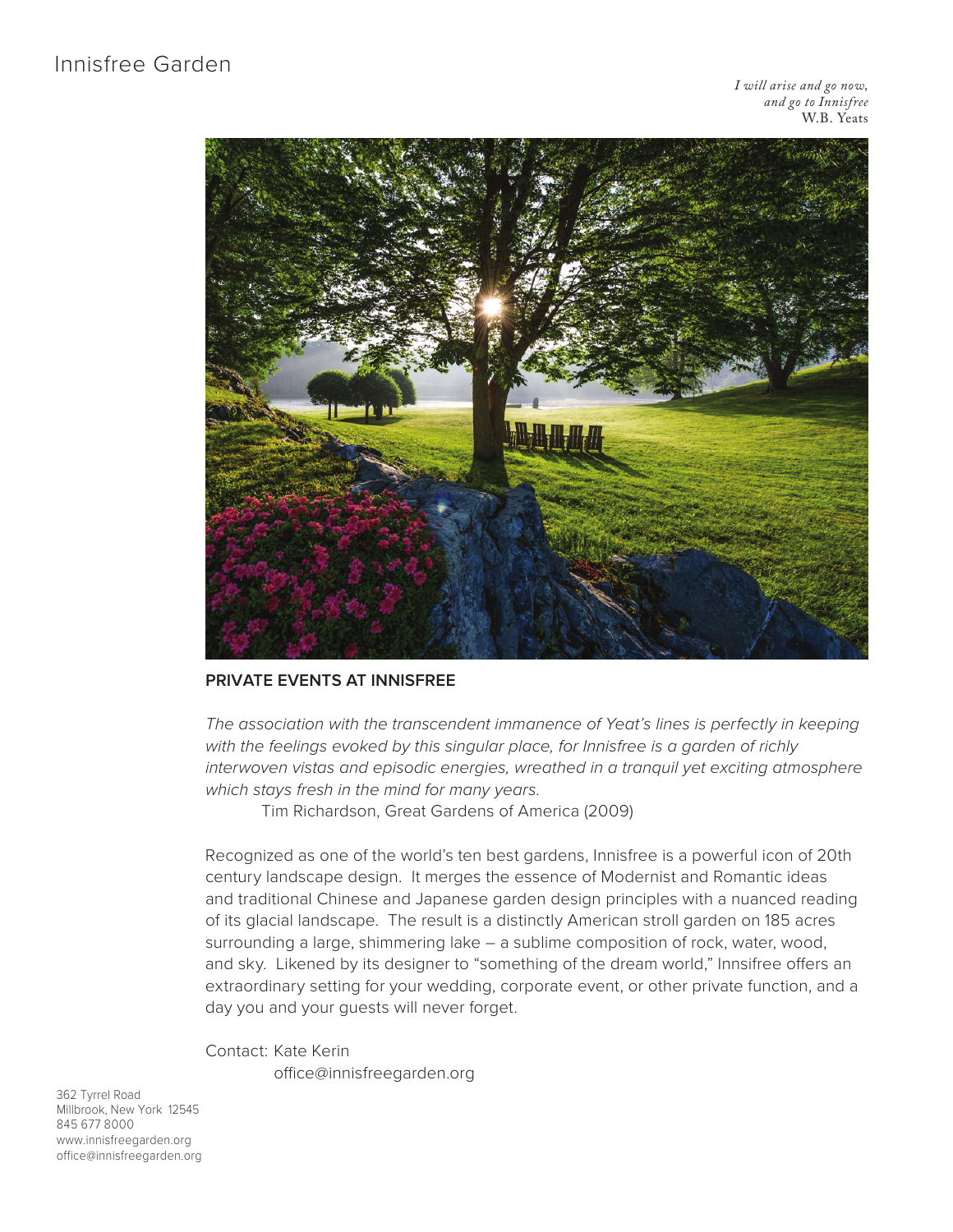### **EVENT LOCATIONS**

There are a range of sites at Innisfree that can accommodate events of almost any scale, each with spectacular views of the garden. The Overlook and Lakeside sites also enjoy sunset views across the water.

- *Overlook*: A grassy perch above the lake ideally suited for a ceremony, cocktails, and/or reception. The scale is flexible, and works for an intimate event or a party for 350 guests for a seated meal with dancing. This is our principal event site, with easy access for both guests and vendors. The adjacent Picnic Area is a perfect location for either a ceremony or cocktails and use of that ancillary space is included in the basic site fee.
- *Lakeside*: A lawn tucked between a rolling wildflower meadow and the 40-acre lake suitable for a ceremony, cocktails, and/or a reception for up to 250 guests at a seated dinner with dancing. This links to the Overlook via a grassy, tree-lined path so you might choose to use both for your event.
- *Woodland Meadow*: A wildflower meadow adjacent to the Lakeside site used only for events with more than 350 guests.
- Other locations like the Meadow, the Point, the Island, the Shoreline, and the Terrace may be available for a ceremony, cocktails, and/or an after-party for an additional fee.

# **EVENT TIMES**

For the garden's benefit, only a handful of events are allowed on site each year. For your benefit, one private event may be scheduled per week. On an extremely limited basis and for an additional charge, it is possible to close the garden to all but your own guests during the day or throughout the weekend. The basic site fee allows for events to begin at 5.30pm (when the garden closes to the public) and continue until 11.30pm on the specified day. It is an easy matter to arrange for a custom event that begins earlier or ends later, but additional charges will apply. Innisfree is a 185-acre site set within hundreds if not thousands of acres of open space. As a result, custom event end times are not constrained by neighborly politesse, only by the garden reopening to the public at 11.00am on weekend mornings.

# **SITE FEE**

The site fees vary based upon the size of the event. The vast majority of this charge is used to support Innisfree's mission as a nonprofit — to preserve, protect, and interpret one of the world's most remarkable gardens. As such, the vast majority of the site fee is a contribution to our 501(c)3, and tax deductible as allowed by law.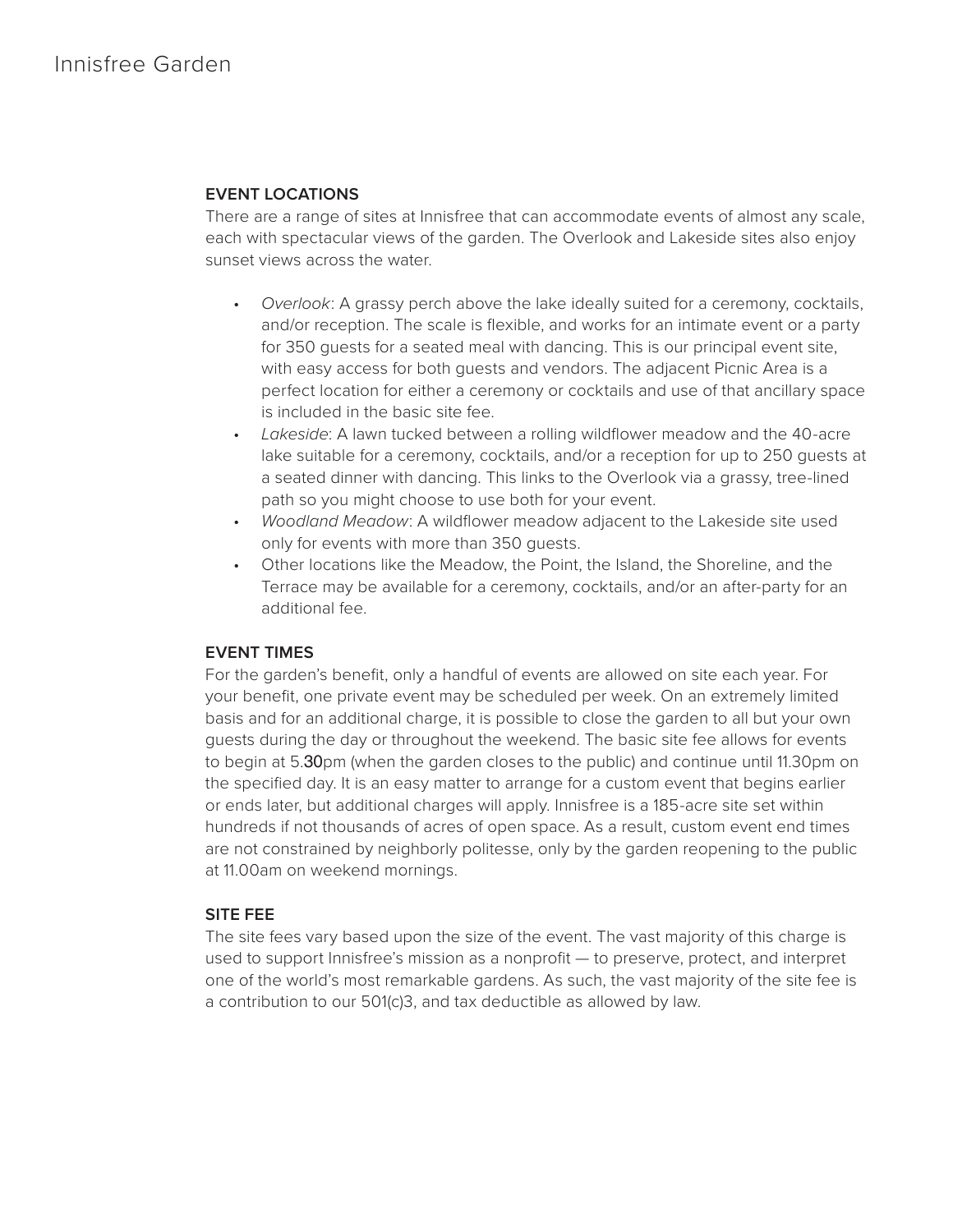The basic site fee includes:

- Use of the Overlook, Lakeside and/or Woodland Meadow event locations (the latter only for very large events)
- Permission to use one (1) tent with a floor on one (1) of the above locations
- Permission to host an event between 5.00pm and 11.30pm
- Access to the site during open hours the day before for a ceremony rehearsal
- Location for photography on the day of the event
- Vendor set up starting at 7.00am the day of the event and clean up finishing at 11.00am the following day
- One private Curator's tour of Innisfree
- One annual Innisfree membership for each guest which includes free garden admission

The basic site fee:

| \$7,000  | \$6,500 will be acknowledged as a contribution  |
|----------|-------------------------------------------------|
| \$8,000  | \$7,250 will be acknowledged as a contribution  |
| \$9,000  | \$8,000 will be acknowledged as a contribution  |
| \$10,000 | \$8,750 will be acknowledged as a contribution  |
| \$11,000 | \$9,500 will be acknowledged as a contribution  |
| \$12,000 | \$10,250 will be acknowledged as a contribution |
| \$13,000 | \$11,000 will be acknowledged as a contribution |
| \$15,000 | \$11,750 will be acknowledged as a contribution |
|          |                                                 |

**400 or more guests by special arrangement only**

Please Note: The site fee only affords permission to use the site as specified in the signed event contract. *It does not include any other goods and services desired by the contracting party or required by Innsifree.*

# **ADDITIONAL INFORMATION & REQUIREMENTS**

To protect the Innisfree landscape and to ensure the safety and well-being of your guests, Innisfree has certain requirements and suggestions:

- The contracting party must purchase a special event insurance policy naming Innisfree Foundation as an additional insured, indicating general liability, liquor liability, and property damage of at least **\$1 million per occurrence, \$2 million aggregate**.
- All vendors, including caterers and equipment rental companies, must be preapproved by Innisfree. All vendors must supply Innisfree with a certificate of liability insurance. Please contact Innisfree for a list of currently approved vendors.